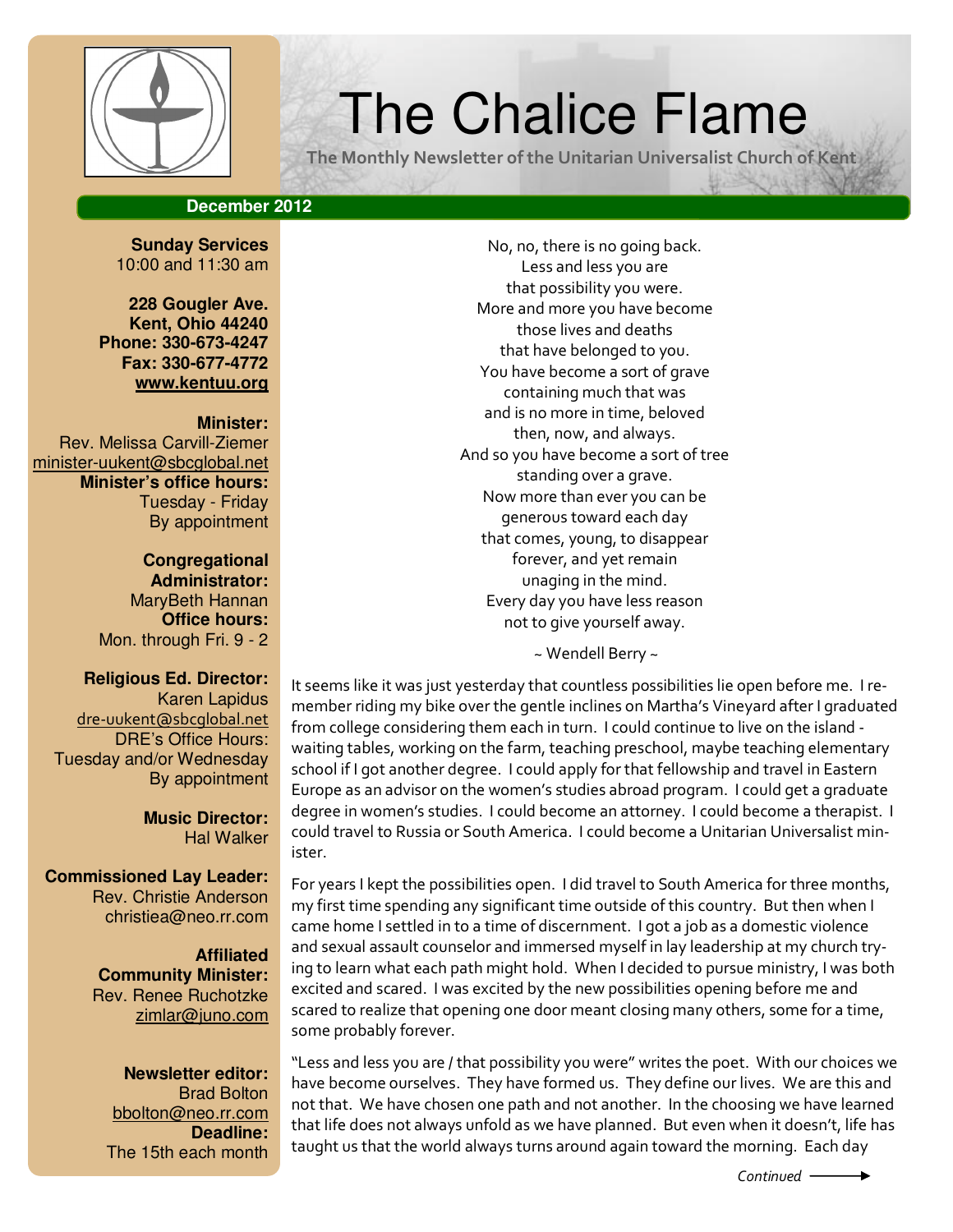#### **Upcoming Sermons**

25 November Living Life at Life's Terms Mike Hovancsek with Worship Associate Joel Slater This service will tie together spiritual and therapeutic concepts about acceptance and healing. 2 December Yes! Rev. Melissa Carvill-Ziemer and Worship Associate Elaine Bowen What might happen if you were to say yes to the possibilities tugging at your spirit? This first Sunday of Advent we will consider Mary's yes and the difference it made. 9 December Bright Possibilities Rev. Melissa Carvill-Ziemer and Worship Associate John Marfy There was only one day's worth of oil left in the Temple. The miracle of Hanukkah is that the oil burned for eight days. This morning we will consider again the story of Hanukkah and consider what inspiration there might be in the story for our own lives. 16 December Seeking Serenity Rev. Melissa Carvill-Ziemer and Worship Associate Sophie Smith It is the most \_\_\_\_\_\_\_\_\_ time of the year. You fill in the blank – wondrous, exciting, beautiful, stressful, lonely, challenging . . . . This year more than one of those words might fit for you. Whichever words you choose, this service will invite you to settle into a space of serenity and just breathe peace. 23 December Chances Taken Rev. Melissa Carvill-Ziemer, Director of Religious Education Karen Lapidus, Worship Associate Bonnie Harper, Music Director Hal Walker, Rev. Rod Thompson and many more! It has become our custom to celebrate with a special multigenerational service the Sunday before Christmas. This year we look forwarding to sharing what happened when Emmet and his Ma took a chance with the delightful story of Emmet Otter's Jug-Band Christmas. 24 December Christmas Eve Candlelight Services Melissa Carvill-Ziemer and Worship Associate Kristina Spaude 6:30 pm A special family friendly service of lessons and carols to welcome the spirit of Christmas into the world. 8:30 pm A special service of lessons and carols to welcome the spirit of Christmas into the world. 30 December **A Loaf is only Half a Loaf Unless We Share It** 

Lois Weir and assisted by Liz Bright

We will explore and celebrate the ancient rite of bread making. Service is adapted from the Worship Arts Clearing House of the Department of Education and Social Concern UUA 1975.

#### **Continued**

that we are blessed to awake brings new possibilities. How shall we live this day? The poet advises generosity, encourages us to give ourselves away. What would it mean for you if you were to take his advice?

In faith,

Meliosa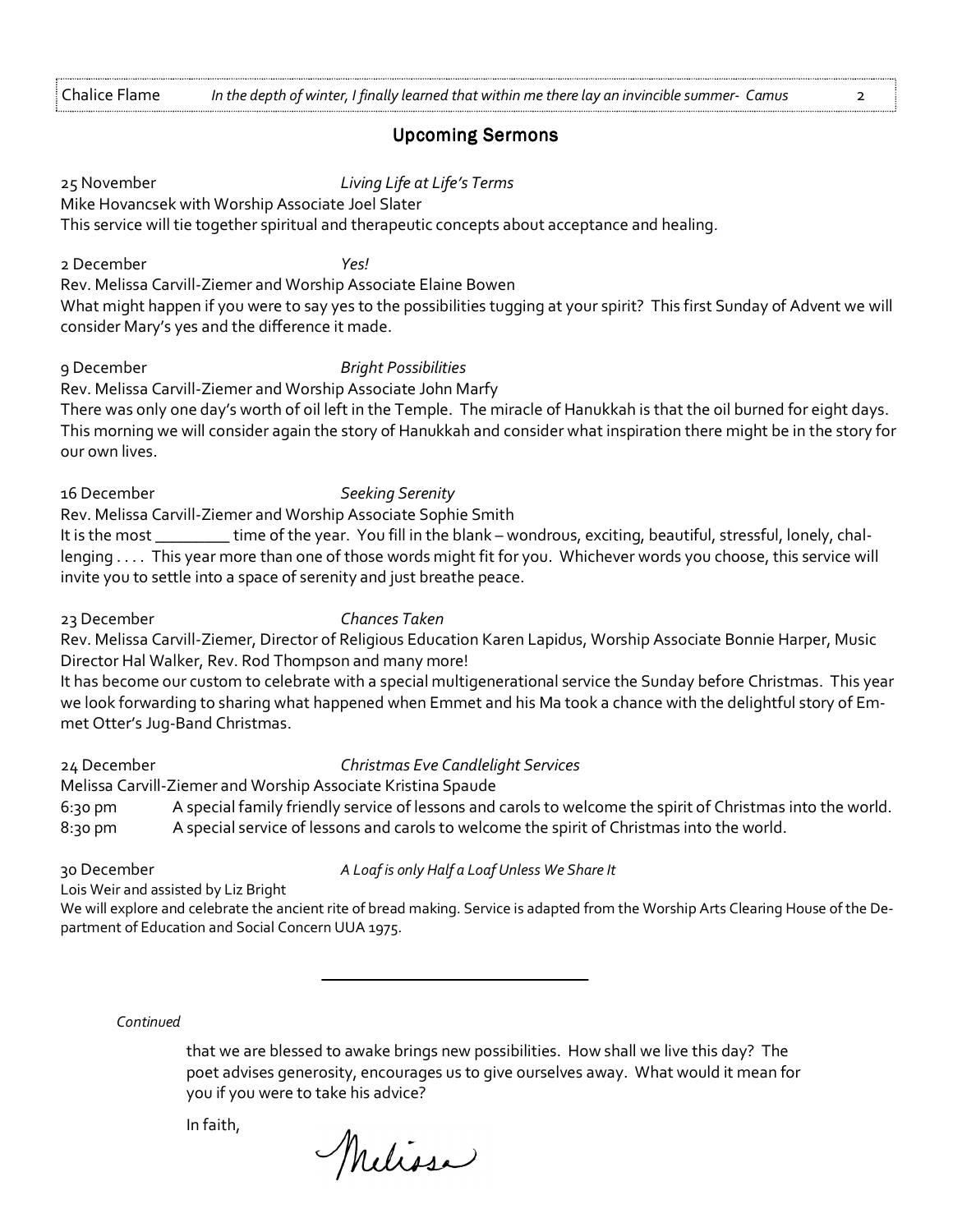Chalice Flame In the depth of winter, I finally learned that within me there lay an invincible summer- Camus 3

# Leaning Into Luck: Hoping For Grace!

 $^\blacklozenge$  hank you to all those members and friends who participated in the October 28 congregation meeting for updates from the Feasibility Committee on the progress on building improvements and land acquisition. A major part of the gathering was to solicit ideas for major functions in three areas of the renovated and/or new building(s). Here is a summary of the creative ideas that were suggested:

#### **Question: What do you feel are major functions that need to be given space in this particular area so that we**  can meet our mission? The following statements are comments to this question.

#### New Fellowship Hall

Enough room, sizable kitchen to serve

- Real commercial kitchen to serve 'homeless'….serving meals to others…..
- Concern about library size

Art Gallery. A lot of UU Churches have them, we don't technically have a room accessible to the public during the day, space designated, windows not good.

- Host events in the district, size of hall determinant Kitchen downstairs, dumbwaiter to upstairs, to expand usable space upstairs
- Room not broken up by columns
- Ability to have dividers for hall, for multiple events Design considerations for audio visual needs, for commu-

nity meetings and events

Storage for equipment, library, etc…for different groups Green Room – before coming on stage, for weddings,

concerts, etc….

Rentals – weddings

Coffee house space – for library

Space where youth can do overnights

Showers, baths, for exercise classes, etc or in event of crisis

- Space for Hogwarts, stage and hosting events
- Place for coats, shoes (coat room)

Acoustic consideration in designing and building room Windows that open and close – eco

Stage to assemble and take out materials

Appropriate lighting

Office for Sexton, a little office, maybe part of kitchen Space for gardens

Acoustic – Coffee Hour, soft sound, service piped in Name Tags

Library space, Tea room, Conference Area

## Religious Education Areas

Sound proofing White boards Sound systems in classrooms Display areas Interchangeable rooms, not all the same size, more flexible for different activities Check space needs per pupil Need for sinks, kitchenette Storage needed in each classroom and some general areas (closed and open) Computer wiring, plugs, plus other plugs Flexible furniture, foldable, legs that can be adjusted Sanctuary: 225 Capacity Maintain historic feel while updating: lighting, design, acoustics, audio-visual equipment

Add choir room for practice (and for other musical groups)

Focus on welcoming feeling

- Revisit order of renovation/new building: sanctuary is our face to the community
- Flexible furniture

Ability to enclose a small gathering area (chapel feel) Crying Room

Focus on mood/inspirational feel: stained glass Keep what we now love: acoustics, art gallery Have good lighting

Second access: not back door as is now which would limit chancel once orientation is changed. Old side door could be reopened as the second access

Choir area at a different angle to delineate choir seating Green room for the officiants, wedding party members, performers, etc.

If you have additional thoughts for our expansion in terms of major functions for these building areas, please email them to the Feasibility Committee members: Max Grubb, Matt Slater, Cheryl Spoehr, Randy Leeson, Kathie Slater, and Rev. Melissa Carvill-Ziemer. We will have other opportunities for sharing ideas as our building process continues.

Kathie Slater, Moderator UUCK Board of Trustees

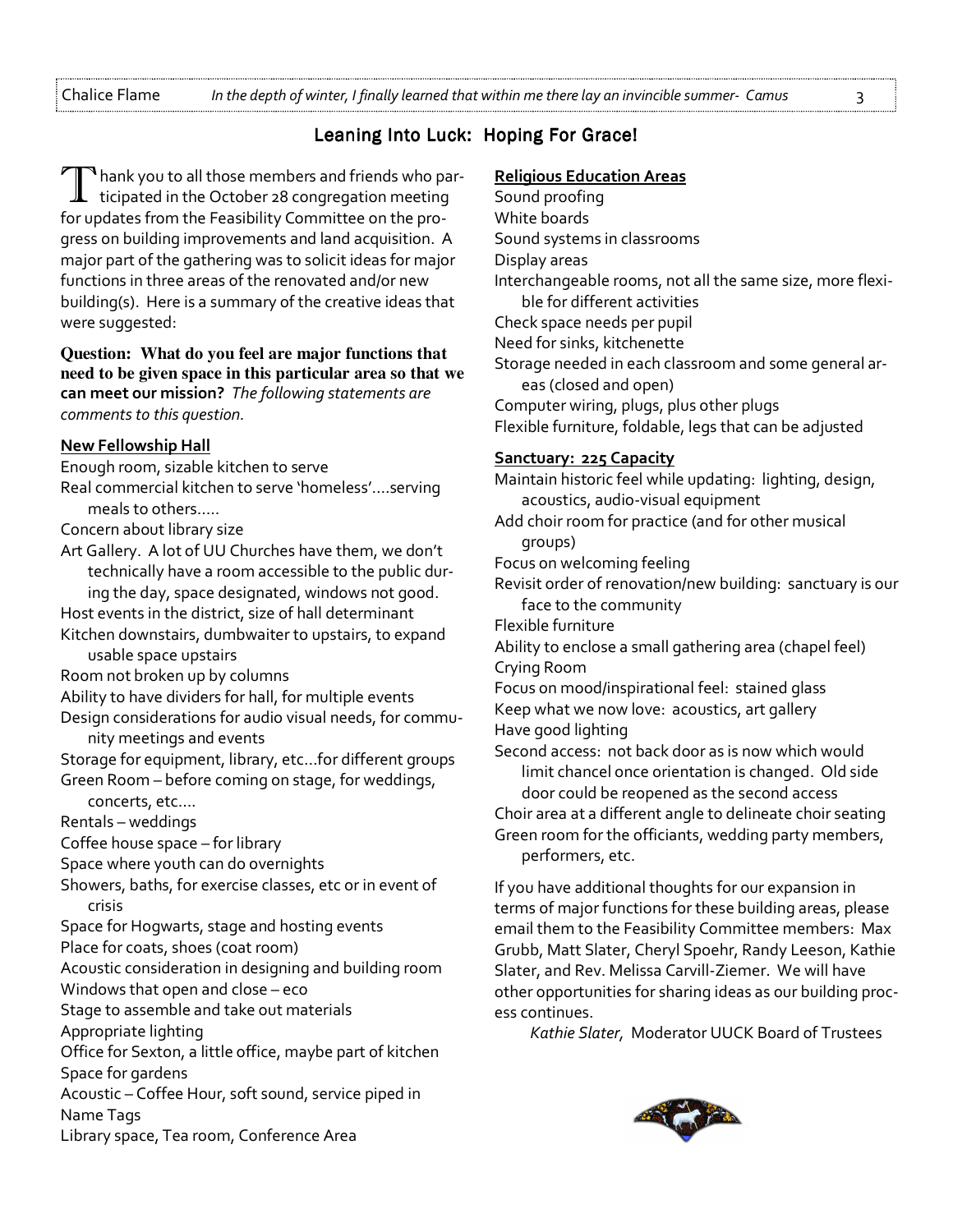# Religious Education for Children and Youth: Why Bother?

know that there are probably many Sunday mornings when you find yourself engaged in a struggle with your child or teen because they do not want to go to church. I know because I've been in that situation myself and I know because I sometimes hear about that challenge from our parents. Is it worth the struggle? Is it really that important that our children and youth attend a formal program of liberal religious education?

If you think I would answer "yes" to those questions, you are so correct! Let me offer some encouraging words that will give you strength and hope in that moment of struggle.

The Unitarian Universalist Church of Kent is a community that we have chosen because here we find others who share our values. We may not agree on everything, but we do agree on the values of fairness, equity, compassion and love. There is no other community available to families where folks can be together, bound by the promises of how we will treat each other, and live these shared values.

Being among people of all ages who are active in social justice leadership and living lives of purpose can serve as a catalyst to our children and youth. They see that it can be done and they have opportunities to partner with them in the work.

We address the "Big Questions" in our RE program- those questions about death, God, evil, heaven, hell, prayer, Jesus, etc. Our program equips children and youth with the tools to answer those questions for themselves, from their own hearts, from their family's values and from their own life experiences. The program also prepares them to respond with confidence when their peers, who have answers of their own to the "Big Questions" inevitably ask them, "What do you believe?"

Our RE program strives to create a framework for their own faith journey. It supports the family's values and helps children and youth apply those values in their daily lives. Our program strives to be about the here and now and is framed around what is relevant and directly applicable to their lives.

We all need respite from the busyness of our lives. Children and youth need a place to worship; a place to just be quiet for awhile to offer thanks, or gaze on a lit chalice or listen to their own still voice within. Worship helps all of us lead a balanced life.

Of course, attending RE classes supports Unitarian Universalist identity. The Reverend Jeanne Nieuwejaar tells a story in her book, "The Gift of Faith: Tending to the Spiritual Lives of Children" about a conversation between a mother and a rabbi. The mother was apologizing to the rabbi about her son who had not been attending religious education classes because he was so busy with soccer. The rabbi asked the mother if she aspired for her son to be professional soccer player when he became an adult. The mother replied that, of course, she did not. The rabbi then asked the mother if she aspired for her son to be a Jew when he became an adult. With this simple lesson, the mother saw that life long value of her son's religious education. I hope you do too!

I look forward to hearing what parents think of the ideas I have expressed in this month's article. As I shared last month, we will be establishing a parenting blog--UUCK Families Together. I am in the final stages of getting the blog up and running and hopefully, it will be live by the time you read this. Let's continue this conversation there.

In faith and with love, Karen Lapidus Director of Religious Education



Another parking lot moment. Chocolate, meow, rainbow UU. Pretty much narrows this car down to one person.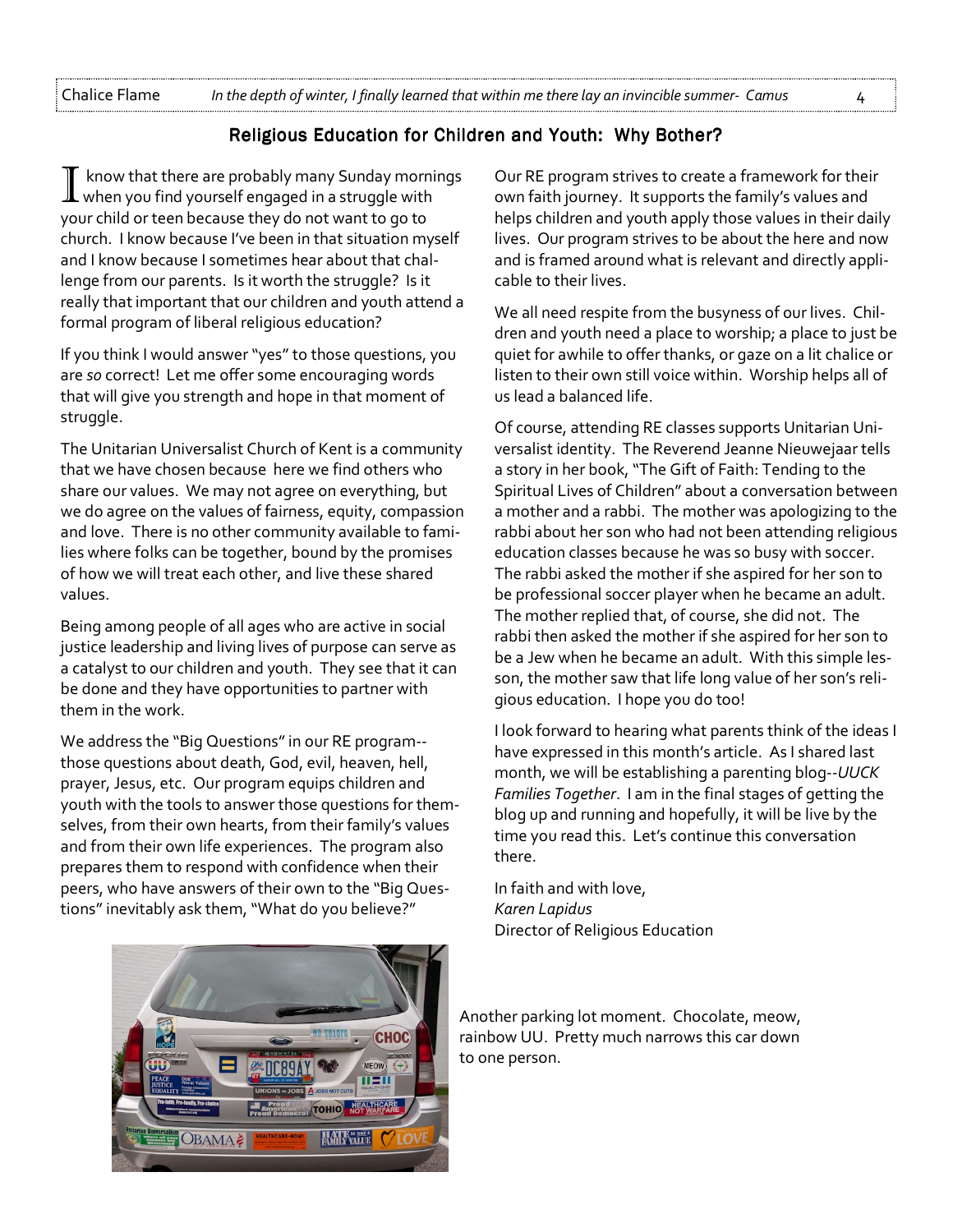#### From the Library Committee

 $\mathbf{T}$  he Library committee is pleased to offer to the congregation the 2nd edition of Here We Have Gathered. Under editor, Caroline Arnold, nine essays, written by current and former members of the Church, describe people and events that helped shape the culture of our church. Included are essays on Prayer by former member Robert Fildes; the present Hogwarts program described in two essays by Joe Kuemerle and Karen Lapidus; a personal remembrance of the much loved Gordon Vars by Mary Ann Kasper; recollections of former minister Violet Kochendoerfer by Caroline Arnold and Robert Fildes; the Church's response to horizontal hydrofracking by Paulette Thurman; a history of the Sanctuary Group by Ted Voneida; and a remembrance of their family membership by former member, Paul Cox. Additional contributors also include an introductory prayer by The Rev. Melissa Carville-Ziemer, Mark Stephens who provided sketches for several essays, and Andrew Rome who did the booklet layout. The committee again would like to express sincere thanks to Carol Gould who so generously covered the printing costs.

Over half the copies were sold the first Sunday it was available. All copies are expected to be sold by the end of November. Individual orders will be taken for an additional printing if necessary. The cost is \$4.00 for the first copy; additional copies are \$2.00. Profits from the sale benefit the Library acquisition fund.

The Library committee is almost finished processing its substantial collection of donated DVDs. The committee is very grateful to donors, Bailey Clegg, Larry Cole, Bob Erdman, Jim Scott and Ted Voneida. These will be available for circulation in approximately 2 weeks.

This is a reminder to mark Sunday, February 3, 2013, 3:00 p.m. on your calendar. Mara DeMattia will talk on her progress archiving the works of the late Robert Wood. It is a fascinating detective story. This event is free and open to the public.

## **Book Review**

American Religious Humanism, by Mason Olds, (Fellowship of Religious Humanists, Minneapolis, MN, rev. ed. 1996).

Olds, of the Department of Humanities at Springfield College, Springfield, MA, has served as editor of the journal, Religious Humanism. In the book he explains that religious humanists are not theists. The book provides profiles of Dietrich, Reese,and Potter, three seminal figures in the growth of liberal religious humanism. It contains historical background and modern application, a chapter on Protestant liberalism, a short section on the antireligious thought of Nietzsche, and an analysis of the post-Civil War Free Religious Association as the harbinger of 20th century liberal religion.

This book is new to the church Library and will be available for circulation December 1 under the newly established category, "Humanism." Contributed by Martha Kluth.

Ann Waters, Library Publicity



Here we have gathered.



The church choir hard at song.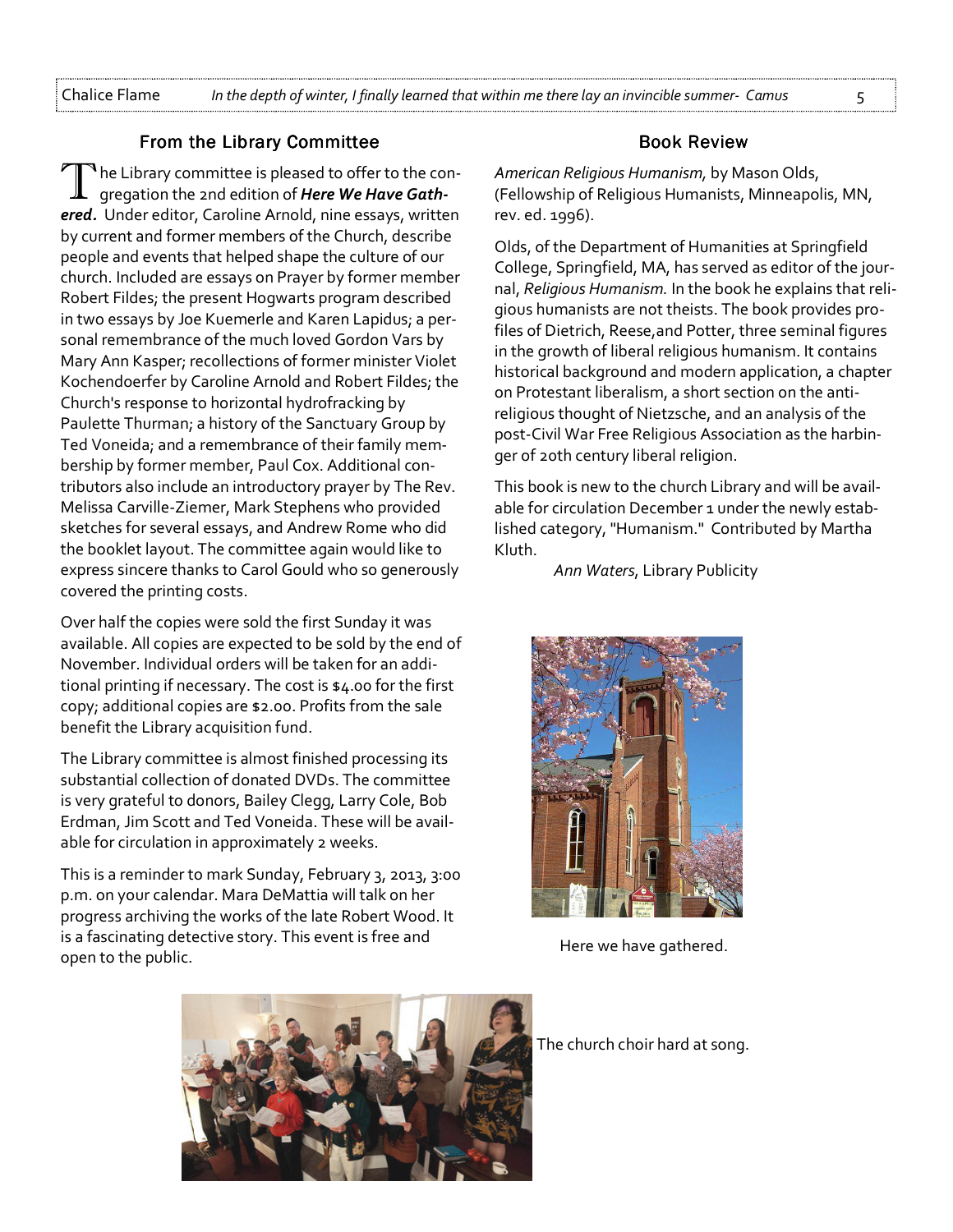#### Simple Gifts Takes Off

 $\mathbb C$  o... What's up with those blue envelopes that I'm  $\bigcup$  seeing in the pews? The Simple Gifts program is one way to donate to our fledgling endowment fund. An endowment fund is different from our annual stewardship fund. It is an investment account that is not used for our day to day operations. As donations are collected, they remain in the basket or sent to the church office. The donor account, untouched. After the account reaches a certain size, interest and dividends can be taken out to help with special projects. Our church is growing and as it does, we are moving past just looking at making the next payroll or funding our budget for the next year. We are looking farther down the road, establishing a permanent fund to ensure that our UU Church of Kent community and its historic building will be here for future generations.

Now…. You don't have to be part of the 1% to help to establish an endowment fund. The Simple Gifts program is a way to show gratitude for events or occasions in your life or to recognize special people. No gift is too small or too large. You can put your donation in a blue envelope and place it in the offering will be able to claim a tax deduction for their gift and will receive a statement from the church for their records. If you have any further questions, see Carol Gould or Kay Eckman.

Here are the Simple Gifts donors and dedications received for the last month:

Claudia Miller; in memory of Senator George McGovern Karen Lapidus; in celebration of the marriage of Kristina

- Spaude & Christopher Gargoline Claudia Miller; in memory of Pat Pownall Kathy Wilen; in memory of Pat Pownall Sandy Eaglen; in appreciation for the lovely Kate Kue-
- merle and all the others who worked so hard to make the Service Auction such a success!
- Jane & Ed Krimmer; in honor and memory of Pat Pownall

If you would like to honor or celebrate someone or something, we hope you'll consider supporting the Church's endowment program with a Simple Gift. Designated blue envelopes for this program can be found in the Sanctuary pews. In order to receive tax credit for your donation, please include your contact information.

Randy Ruchotzke hard at work on church projects.



#### Holiday Family Movie Night

Friday Dec.14th, we will have our annual Holiday Family movie night. As always, we will show some of the oddest, funniest, and most fun Christmas and New Years movies and TV shows of all time. It's all family friendly, with plenty of good humor for adults as well. Our offerings will include such camp "classics" as "A He-man and She-Ra Christmas"," Sherlock Holmes and the stolen Plum Pudding", "Rin Tin Tin's Wild West Christmas",and more! Our movie will be a forgotten gem from the nineteen forties called "Tenth Avenue Angel". This film stars Margret O'Brien as a twelve year old girl from New York City's poor section. The lack of social justice around her convinces her that there can be no God. She goes on a quest for the miracles taught to her by her mother, to test her faith. These include mice that transform into money, and cows that kneel in worship. If she can find just one real miracle, she will believe, if not, she will not. This is both a fun film, and a heartwarming one.

We will meet in Fessenden Hall from seven pm till ten pm. This is a pot luck, so, this is your chance to try out those new recipes before the family reunion! All questions should be sent to Cheryl Spoehr..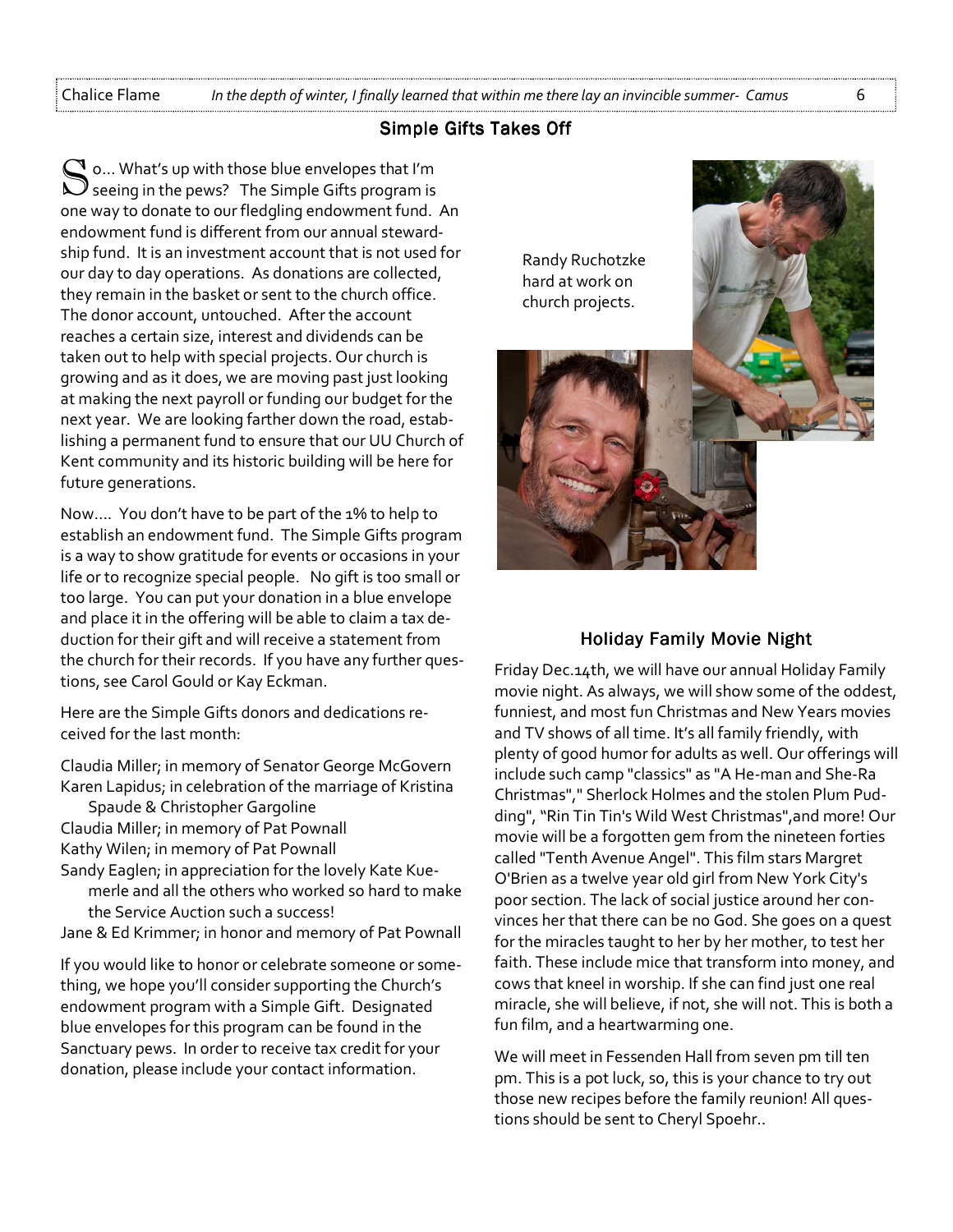# Toy Drive for KSS and Gifts for **Homeless Veterans**

This year the RE Committee will again be sponsoring two winter holiday giving opportunities.

• We are collecting new toys which will be distributed by Kent Social Services to families who live within the Kent school district. Last year, 627 area children benefitted from the Toy Drive. They especially need toys for boys and gift cards from Target or Wal-Mart for teens. The donation box will be in Fessenden Hall through Sunday, December 2nd.

• Each year we support one of the two homeless shelters in Kent, either Miller Community House or Freedom House. This year we will support the shelter for homeless veterans, Freedom House. Our monetary donations will go toward purchasing gift cards from area stores to be given as Christmas presents to the veterans from us. Collection will take place through Sunday, December 16th. Checks should be made out to the church with Freedom House in the memo line.

# **Buy Holiday Groceries with Church Gift Cards**

Now that we sell both Acme and Giant Eagle gift cards, more people have been stopping by the Grocery Card table at coffee hour. We sold the first \$5000 order of Giant Eagle gift cards and re-ordered, about on the schedule we estimated. We also sold over \$12,000 worth of Acme gift cards since July 1. People find it very convenient to buy the cards at coffee hour, and use them whenever they shop for groceries or at the rather large pharmacy of either store, They work just like a debit card: You buy cards in denominations of up to \$200 [for Giant Eagle; \$100 for Acme], use the card for groceries and pharmacy items, and the receipt tells the remaining balance on the card. By buying the cards through the church, the church gets 5% of the card's value, and it costs you no more than writing a check or paying cash at the store. So at this holiday season, stock up on grocery cards, so you use them to stock up on food, and use the cards yearround for your prescription and pharmacy needs. Stop by and visit us at the Grocery Card table at coffee hour or contact Bob Erdman if any questions. Thanks!

## Book Group Meets

The Book Group will be meeting on Tuesday, December 11 at 7 pm at the home of Kay Wind. This month we are reading a Ruth Reichl book of your choice. In January we'll be sharing books we got as gifts or any book of your choice. If you have any questions you may contact Bonnie Harper.

#### **Auction Thank You Cards**

NEW Thank You Cards for our local businesses who supported our auction! We created business size cards for you to take and keep in your wallet or car to hand in when you are shopping or eating at one of the many businesses around town that supported our auction.

Some were given out Saturday at the auction and extra's will be available on the bulletin boards around the church. A list of supporting establishments will be posted on the bulletin boards and a PDF will be posted on the website so you can review it when heading to Kent or local areas. Please help us thank the people who donated to our church by letting them know we are supporting their efforts too!

We suggest you leave one for the manager when you are checking out at local stores and leave one with your bill when you eat out at a supporting restaurant. Knowing we appreciate them will help us maintain our relationship and get our name out into the community in an easy and positive way.

Meg Milko, Thanks 4 Giving Auction Chair



Mark Eckman hard at dishes between services.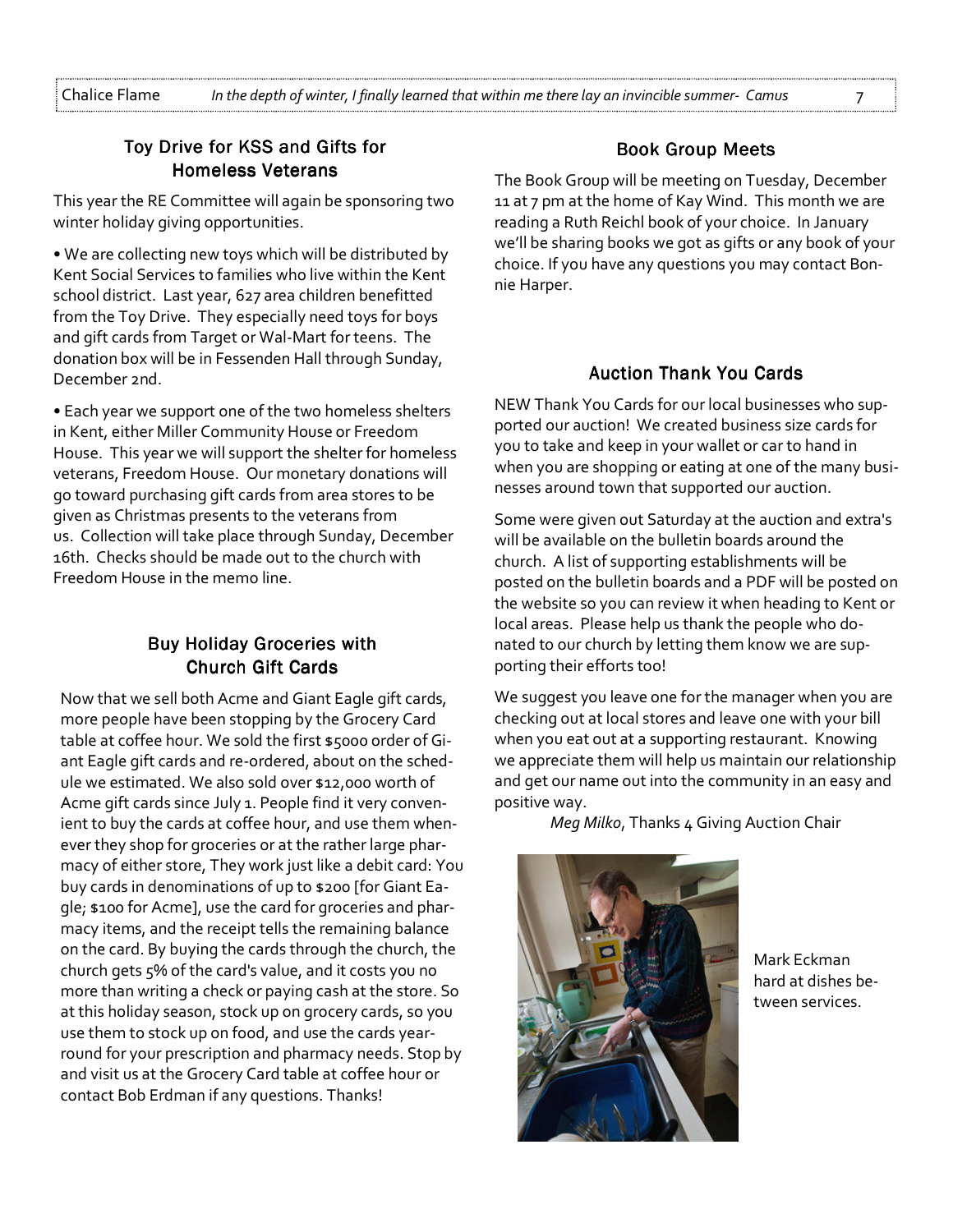### Chalice Lighter Call for Canton Church

#### Please note we are a  $501C(3)$  organization and as such, donations to this fund may be tax deductible

The November call goes to support Hurricane Sandy Relief including UU Congregation of Greater Canton. Hurricane Sandy has left a mark on Ohio as well as the east coast. The UU Congregation of Greater Canton suffered roof damage during the storm, which has resulted in water damage to the interior of the building including loss of electronics, classroom supplies, wall and ceiling damage and more. The estimate cost of repairs is around \$30,000 and insurance will only cover a small portion of that cost.

This chalice lighter call will go to assist both the UU Congregation of Canton with their repairs and assist with the relief efforts on the east coast through the Central East Regional (CERG) UU Disaster Relief Fund. Please give as generously as you can. We hope you can help us help each other.

#### **DONATE**

Donate securely through the OMD website - \$10, \$20, \$30, or more or ……. Make checks out to OMD Chalice Lighters and mail to

OMD Chalice Lighters, P. O. Box 157, St. Clairsville, OH 43950

If you have an interest in providing major financial support for this project or campus ministry in general, please contact Rev. Joan Van Becalere at jvanbecelaere at ohiomeadville.org

> Thank you, The OMD Resource Development Team





## Photos Available for Church Publications

I have collected all my photos of the church and church activities under one roof at my Smugmug photo website. Anyone can access them for use in church publications, banners, and media of any kind. Find them here proftalon.smugmug.com/Other/church-folks/ They are in chronological order starting in 2005. Mouse over the large photo on the right for size options; the larger the image, the larger the downloaded file will be. Right-click on a photo and choose "Save image as" to download. There are Hogwarts photos here for use, toohttp://proftalon.smugmug.com/Hogwarts

If you need photos of something else in the Kent area, poke around the site - there are thousands to choose from. Just remember to credit Brad Bolton if possible.



Damage caused by Hurricane Sandy at the Canton UU Church.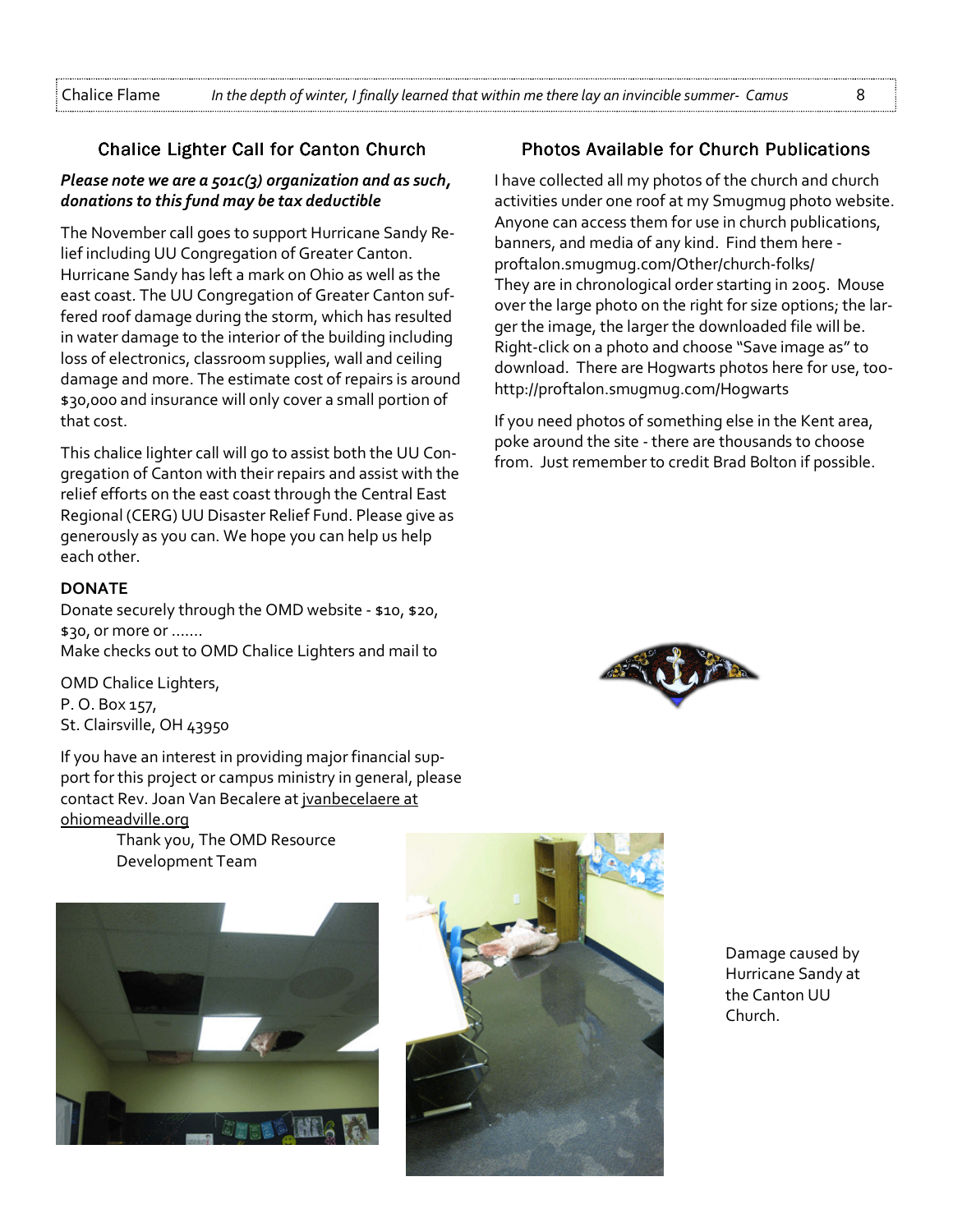Chalice Flame In the depth of winter, I finally learned that within me there lay an invincible summer- Camus 9

# December Church Events

| 25<br>11-11:30 Brass rehearse F<br>11 Pancake bkfst<br>12:30 Pancakes<br>$7 - 9$ AA $FH$                                        | 26<br>5:30-6:30 Tai Chi<br>7-9 NE Ohio pa-<br>gans $F$                         | 27<br>10-11:00a Staff A<br>5-7:00 FinSecs A<br>7-9p OWL F       | 28<br>6:30-9:00 Member-<br>ship $F$<br>7-9 Choir                            | 29<br>12:30-1:30 Minis-<br>try A<br>6-9 Worship Asso-<br>ciate Training<br>A, S<br>7:30-9 AA | 30<br>6-8:00 Sanctuary<br>reserved<br>$8-10:00$ concert $F$ | $\mathbf{1}$                      |
|---------------------------------------------------------------------------------------------------------------------------------|--------------------------------------------------------------------------------|-----------------------------------------------------------------|-----------------------------------------------------------------------------|----------------------------------------------------------------------------------------------|-------------------------------------------------------------|-----------------------------------|
| 11-11:30 Brass rehearse F<br>12:30 - 3:30 Decorating<br>$7 - 9$ AA $FH$                                                         | 5-7:00 FinSecs A<br>5:30-6:30 Tai Chi<br>7-9 Pagans<br>7-9 Finance A           | 7-9 Worship Assoc. f                                            | 6:30-8:30 RE cmte A<br>7-9 Choir rehearse                                   | 6<br>$7-8:30$ singalong $F$                                                                  | $\overline{7}$                                              | 8<br>7-9:30 Spiritual Cin-<br>ema |
| 9<br>9-11:00 UU class A p4<br>11-11:30 Brass rehearse F<br>12:45-1:45 TED & Pizza F<br>3:30-6:00 Enlightenment F<br>$7-9$ AA FH | 10<br>5-7:00 FinSecs A<br>5:30-6:30 Tai Chi                                    | 11<br>Noon - retiree's lunch<br>2:00 Staff mtg. A<br>7-9p OWL F | 12<br>7-9 Choir rehearse<br>7:30-9:30 Board A                               | 13<br>7:30-9 AA                                                                              | 14<br>7-10 Christmas<br>movies p6                           | 15                                |
| 16<br>11-11:30 Brass rehearse F<br>$7 - 9$ AA $FH$                                                                              | 17<br>5-7:00 FinSecs A<br>5:30-6:30 Tai Chi<br>7-9 Pagans<br>7-9 Fundraising A | 18<br>7-9p OWL F                                                | 19<br>6:30-9:00 Member-<br>ship $F$<br>7-9 Choir rehearse                   | 20<br>7:30-9 AA                                                                              | 21                                                          | 22                                |
| 23<br>11-11:30 Brass rehearse F<br>$7 - 9$ AA $FH$                                                                              | 24<br>5-7:00 FinSecs A<br>5:30-6:30 Tai Chi<br>6:30 Service<br>8:30 Service    | 25                                                              | 26<br>7-9 Choir rehearse                                                    | 27<br>7:30-9 AA                                                                              | 28                                                          | 29                                |
| 30<br>10:00 One Service only<br>11:00 Pancakes<br>$7-9$ AA $FH$                                                                 | 31<br>5-7:00 FinSecs A<br>5:30-6:30 Tai Chi                                    | $\mathbf{1}$                                                    | 6:30-9:30 Sunday<br>Program A<br>6:308:30 RE cmte $F$<br>7-9 Choir rehearse | 7-8:30 singalong $F$<br>7:30-9 AA                                                            | 6-12 OMD Young<br>Adults church                             | <b>OMD Young Adults</b><br>church |

Tai Chi: 7:00 Advanced, 7:30 Intermediate, 8:00 Beginner - Yoga and Tai Chi are held in Fessenden Hall A- Eldredge Annex; FH- Fessenden Hall; FL- Founders' Lounge; L- Library; S-Sanctuary; N- Nursery; FC– Family and Community Services bldg. Calendar does not reflect changes or additions after November 21

A complete and up-to-date church calendar can be viewed at http://www.localendar.com/public/uukent or through a link on our website at www.uukent.org.

Hal Walker, hard at harpin'